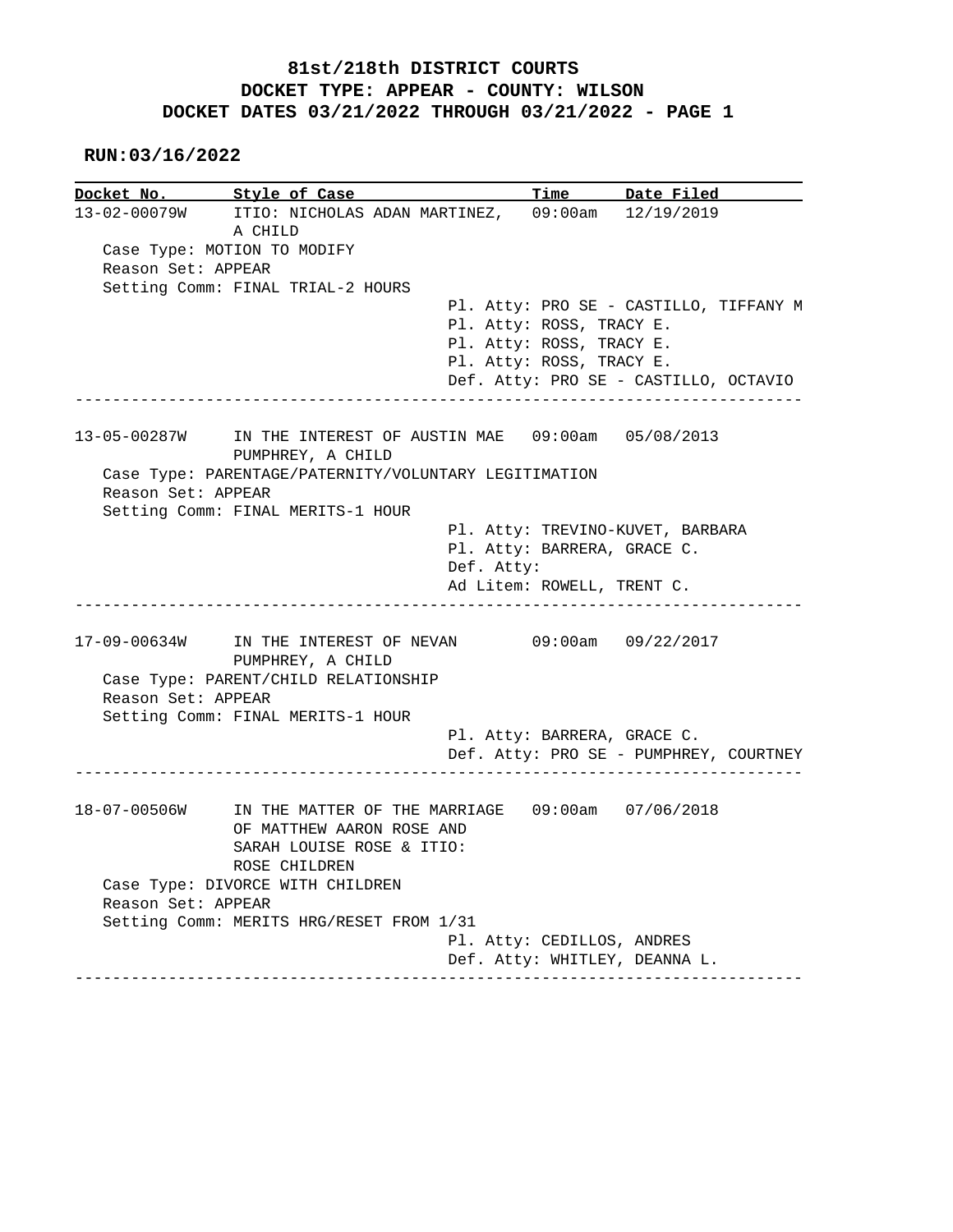**RUN:03/16/2022**

**Docket No. Style of Case Time Date Filed**  18-07-00559W PORTFOLIO RECOVERY ASSOCIATES, 09:00am 07/25/2018 LLC VS. LISA FLETCHER Case Type: DEBT/CONTRACT - CONSUMER/DTPA Reason Set: APPEAR Setting Comm: MERITS OR DWOP Pl. Atty: JONES, STEPHEN THOMAS Def. Atty: WESTON, MICHAEL W. ------------------------------------------------------------------------------ 18-08-00670W TD AUTO FINANCE, LLC F/K/A 09:00am 08/21/2018 CHRYSLER FINANCIAL VS. AZENETH ESCOBEDO Case Type: DEBT/CONTRACT - CONSUMER/DTPA Reason Set: APPEAR Setting Comm: \*NEED INTERP\*MERITS OR DWOP Pl. Atty: KETTLER, JOHN EDWARD Def. Atty: ------------------------------------------------------------------------------ 19-12-00934W CHASE MONTGOMERY RAMSEY & 09:00am 12/23/2019 DAPHNE RAMSEY, INVID & AS NEXT FRIEND OF CHANCE RAMSEY VS. HERMAN LOPEZ, BIANCA GILL, & MARIA DEJESUS OSORIO Case Type: INJURY/DAMAGE INVOLVING VEHICLE Reason Set: APPEAR Setting Comm: \*ZOOM\*DEF'S MSJ-40 MINS Pl. Atty: ROWELL, TRENT C. Pl. Atty: ROWELL, TRENT C. Pl. Atty: ROWELL, TRENT C. Def. Atty: RAMIREZ, ERICKA ------------------------------------------------------------------------------ 20-02-00168W KEVIN CHARLES GUTIERREZ, 09:00am 02/26/2020 PLAINTIFF V ERIC JOSEPG CADENA, DEFENDANT Case Type: OTHER PROPERTY Reason Set: APPEAR Setting Comm: \*ZOOM-MT TO COMPEL MEDIATION-30 MINS Pl. Atty: WALTER, DELILAH DAWN Def. Atty: ------------------------------------------------------------------------------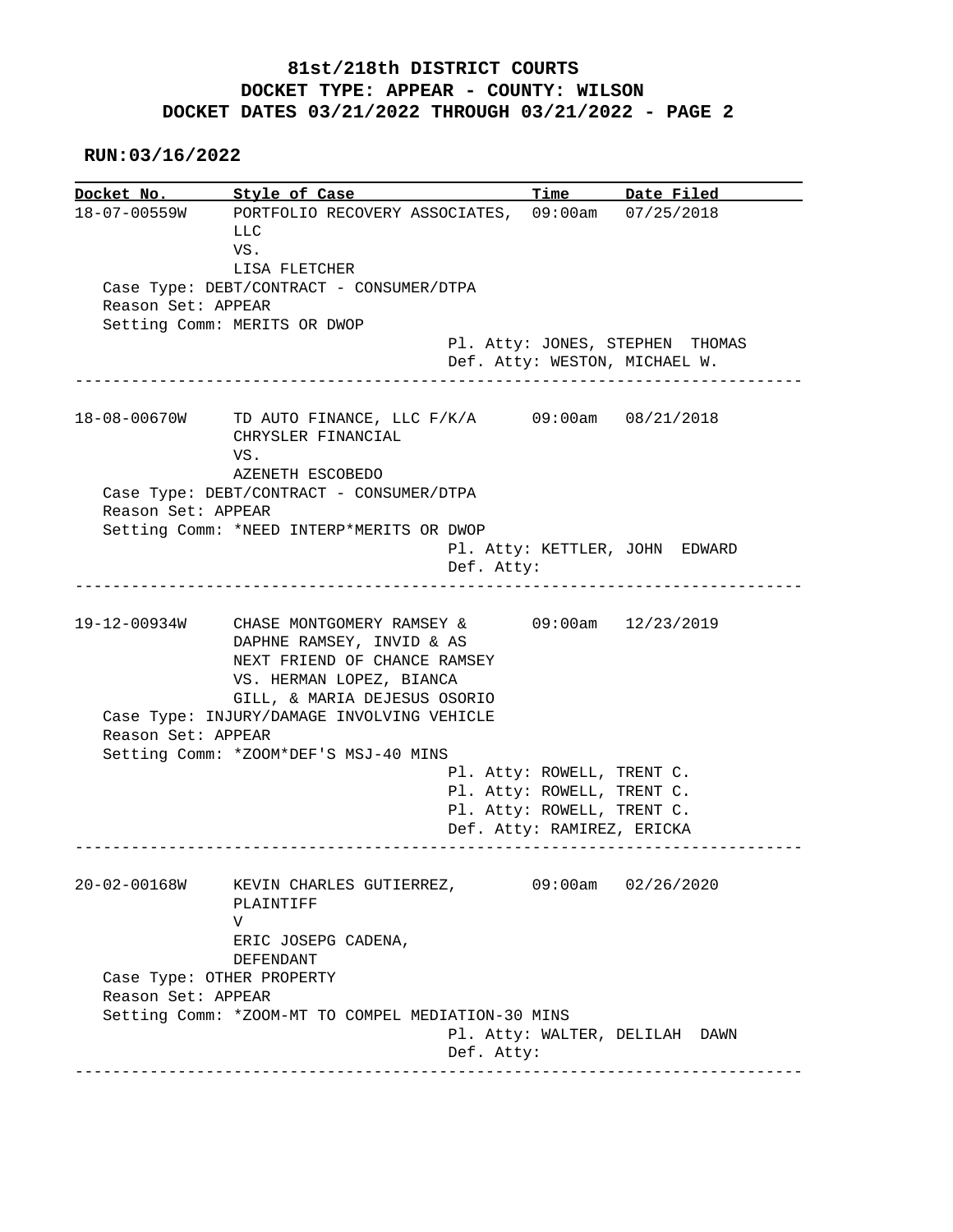**RUN:03/16/2022**

**Docket No. Style of Case Time Date Filed**  20-05-00326W ITIO: TYNSLEE ASHLYN HENK-DE 09:00am 05/15/2020 LA ZERDA, A CHILD Case Type: (TITLE IV-D OAG USE ONLY)ESTABLISHMENT Reason Set: APPEAR Setting Comm: MT TO COMPEL DISCVRY & MT FOR ENF BY CONTEMPT-1 HR Pl. Atty: CALVANO, COREY GENE Pl. Atty: UNGER, MARK I. Pl. Atty: VICKERS, LUCINDA A. Def. Atty: PRO SE - DE LA ZERDA, EDWAR ------------------------------------------------------------------------------ 20-10-00727W ITIO: ALEXANDER TY NICHOLS & 09:00am 10/13/2020 BRAYDEN GRAY NICHOLS, CHILDREN VS. SHYAN BROOKS Case Type: CHILD PROTECTION Reason Set: APPEAR Setting Comm: CPS TERMINATION TRIAL-3 HOUR Pl. Atty: MORALES, TERESA B. Pl. Atty: VOIGT, LISA Pl. Atty: Pl. Atty: SOILEAU, ANA M. Def. Atty: MURRAY, KATHLEEN MARIE Def. Atty: GARCIA, JR., RICHARD Def. Atty: FINKEL, MICHAEL C. ------------------------------------------------------------------------------ 20-11-00764W ITIO: KARSON JOHN FOSTER, A 09:00am 11/02/2020 CHILD VS. FOSTER, LUKE JOHN Case Type: PARENT/CHILD RELATIONSHIP Reason Set: APPEAR Setting Comm: TEMP ORDERS-30 MINS Pl. Atty: REED, LAUREN Pl. Atty: CEDILLOS, ANDRES Def. Atty: PRO SE - FOSTER, LUKE JOHN ------------------------------------------------------------------------------ 21-01-00037W ITIO: FAITH EVELYN AUCOIN, A 09:00am 01/19/2021 CHILD Case Type: Reason Set: APPEAR Setting Comm: TRO/TEMP ORDERS Pl. Atty: CALVANO, COREY GENE Pl. Atty: WHEELER, ADAM WILLIAM Def. Atty: ------------------------------------------------------------------------------